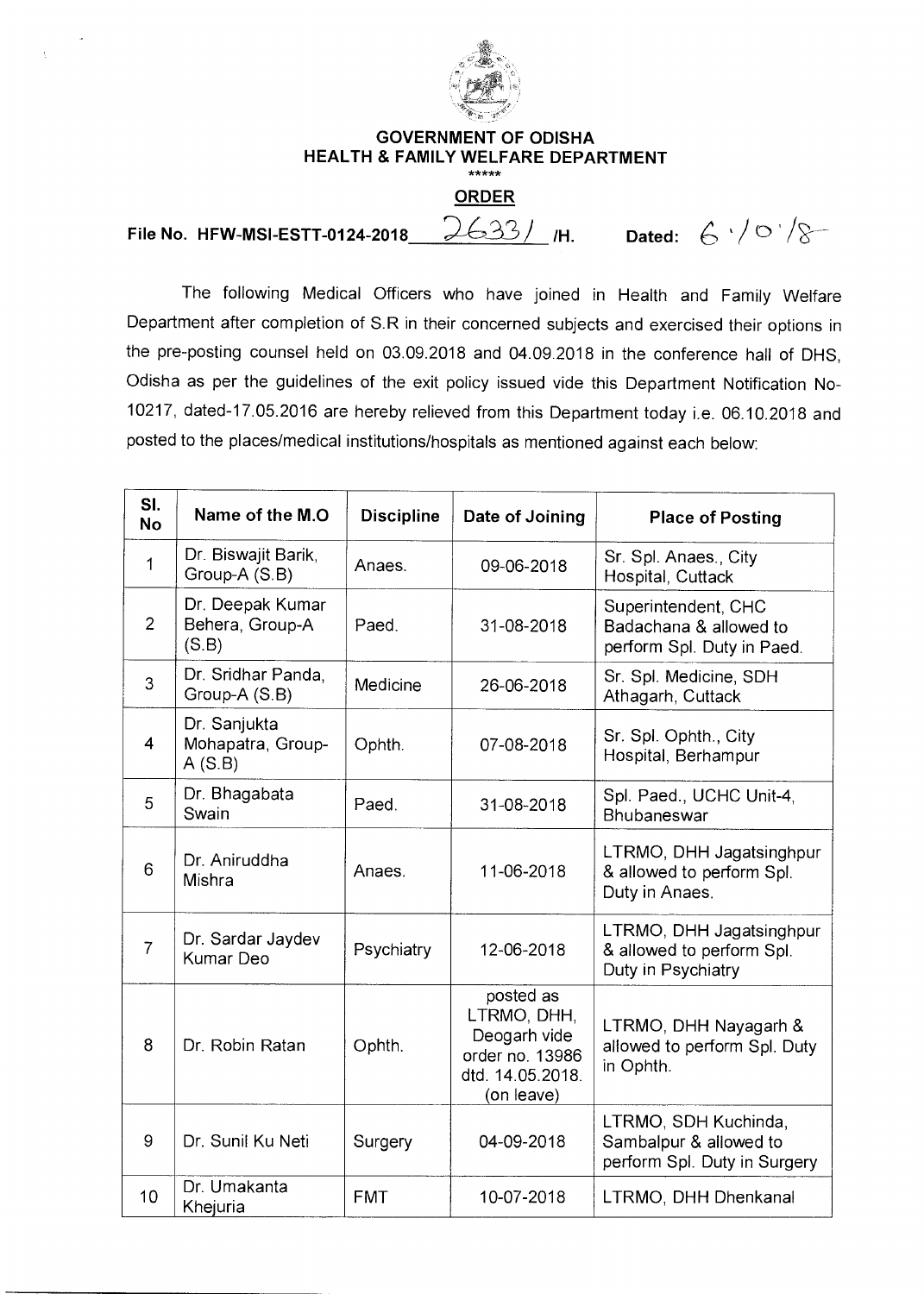| 11 | Dr. Satyaranjan<br>Mallick        | Paed.      | 29-06-2018 | LTRMO, SDH Titilagarh,<br>Bolangir & allowed to<br>perform Spl. Duty in Paed.  |
|----|-----------------------------------|------------|------------|--------------------------------------------------------------------------------|
| 12 | Dr. Nupur Pattanaik               | <b>SPM</b> | 01-09-2018 | GDMO, CHC Nimapara, Puri                                                       |
| 13 | Dr. Sapneswar<br>Behera           | O&G        | 27-06-2018 | Spl. O&G, CHC Banarpal,<br>Anugul                                              |
| 14 | Dr. Tushar Kanti<br>Meher         | <b>SPM</b> | 04-07-2018 | GDMO, CHC Jajpur Road,<br>Jajpur                                               |
| 15 | Dr. Nibedita<br>Moharana          | Ophth.     | 04-09-2018 | LTRMO, DHH Keonjhar &<br>allowed to perform Spl. Duty<br>in Ophth.             |
| 16 | Dr. Rasmita Sahoo                 | Paed.      | 21-06-2018 | Spl. Paed., CHC Bentakar,<br>Cuttack                                           |
| 17 | Dr. Debendra<br><b>Kumar Naik</b> | O&G        | 08-06-2018 | Spl. O&G, CHC Brajarajraj<br>Nagar, Jharsuguda                                 |
| 18 | Dr. Prakash Kumar<br><b>Nath</b>  | O&G        | 20-05-2018 | Spl. O&G, CHC Basta,<br><b>Balasore</b>                                        |
| 19 | Dr. Kartik Chandra<br>Pati        | <b>SPM</b> | 01-09-2018 | GDMO, CHC Bolagarh,<br>Khurdha                                                 |
| 20 | Dr. Sudhanshu<br>Sekhar Nath      | O&G        | 25-07-2018 | Spl. O&G, CHC Mandasahi,<br>Jagatsinghpur                                      |
| 21 | Dr. Deepak Kumar<br>Panigrahi     | <b>SPM</b> | 01-09-2018 | GDMO, CHC Basta,<br><b>Balasore</b>                                            |
| 22 | Dr. Kishore<br>Chandra Mohapatra  | O&G        | 29-06-2018 | Spl. O&G, CHC<br>Mahakalapada, Kendrapara                                      |
| 23 | Dr. Jatadhari Mahar               | Paed.      | 03-07-2018 | LTRMO, SDH Dharmagarh,<br>Kalahandi & allowed to<br>perform spl. Duty in Paed. |
| 24 | Dr. Susanta Kumar<br>Meher        | Skin & V.D | 04.09.2018 | LTRMO, DHH Jharsuguda &<br>allowed to perform Spl. Duty<br>in Skin & V.D       |

By order of the Governor

 $\mathbb{R}^{n}$ Additional Secretary to Government

Additional Secretary to Government<br>**Memo No.**<br>Copy forwarded to the A.G(A&E), Odisha, Bhubaneswar/ AG(Audit), Odisha, Bhubaneswar/ DHS, Odisha, Bhubaneswar / D.M.E.T, Odisha, Bhubaneswar / Dean and Principal, SCB MCH, Cuttack / Dean and Principal, MKCG MCH, Berhampur / Dean and Principal, VIMSAR, Burla / Additional Director, HRH & Research, 0/o DHS, Odisha, Bhubaneswar / Collectors, Anugul, Balasore, Bolangir, Cuttack, Dhenkanal, Ganjam, Jagatsinghpur, Jajpur, Jharsuguda Kalahandi, Kendrapara, Keonjhar, Khordha, Nayagarh, Sambalpur, Puri / CDM & PHOs, Anugul, Balasore, Bolangir, Cuttack, Dhenkanal, Ganjam, Jagatsinghpur, Jajpur,J harsuguda Kalahandi, Kendrapara, Keonjhar, Khordha, Nayagarh, Sambalpur, Puri / Doctors concerned for information and necessary action.

i. The Doctors concerned are hereby directed to join at their places of posting within 07 (Seven days) of issue of this order.